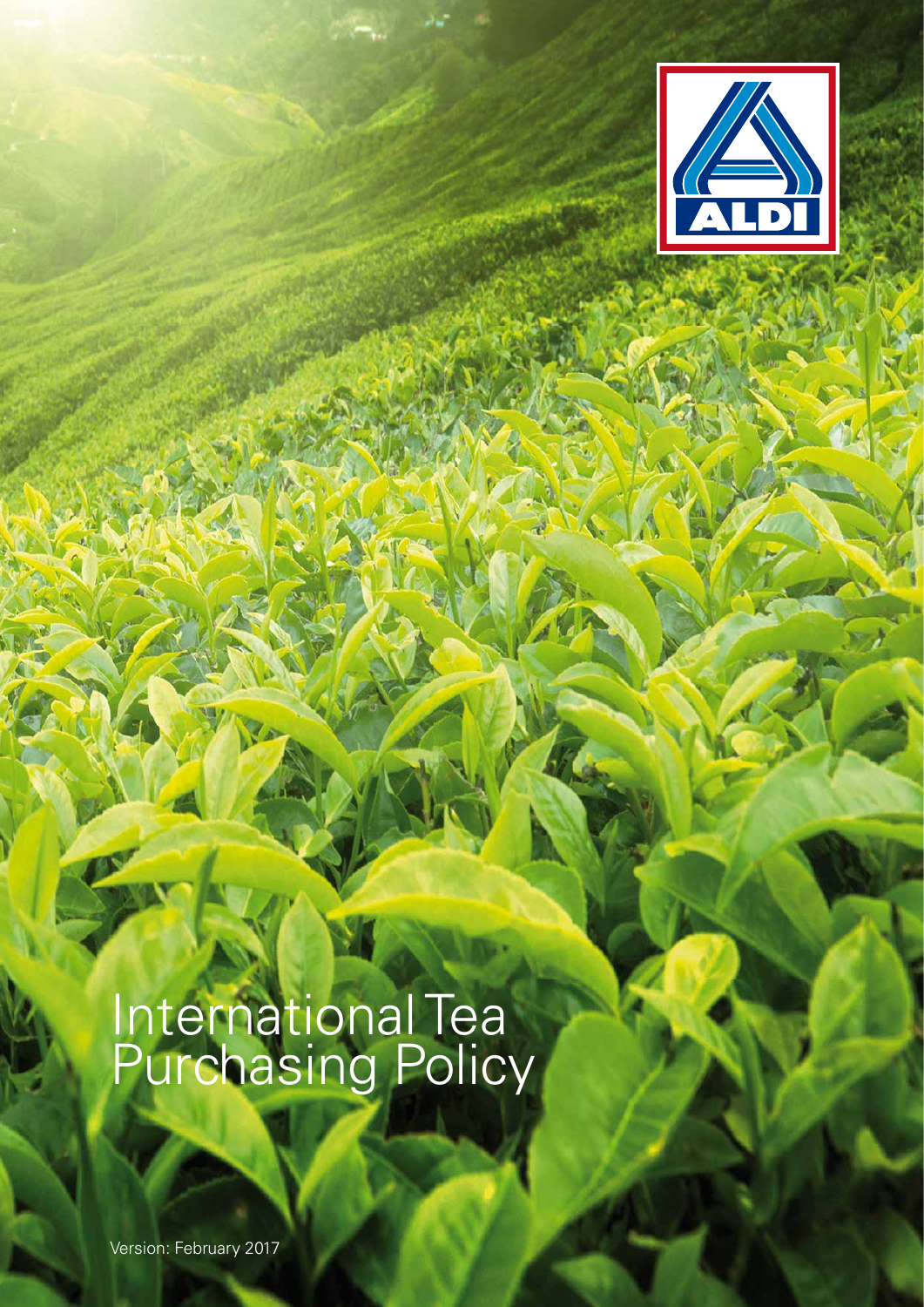# List of contents

- 1. Scope of application
- 2. Background
- 3. Responsibility
- 4. Goals and measures
- 5. Responsibilities and controls
- 6. Partners and standards

This International Tea Purchasing Policy applies to both tea and tea-like products. It is available in German and English. In case of doubt, the German version shall prevail.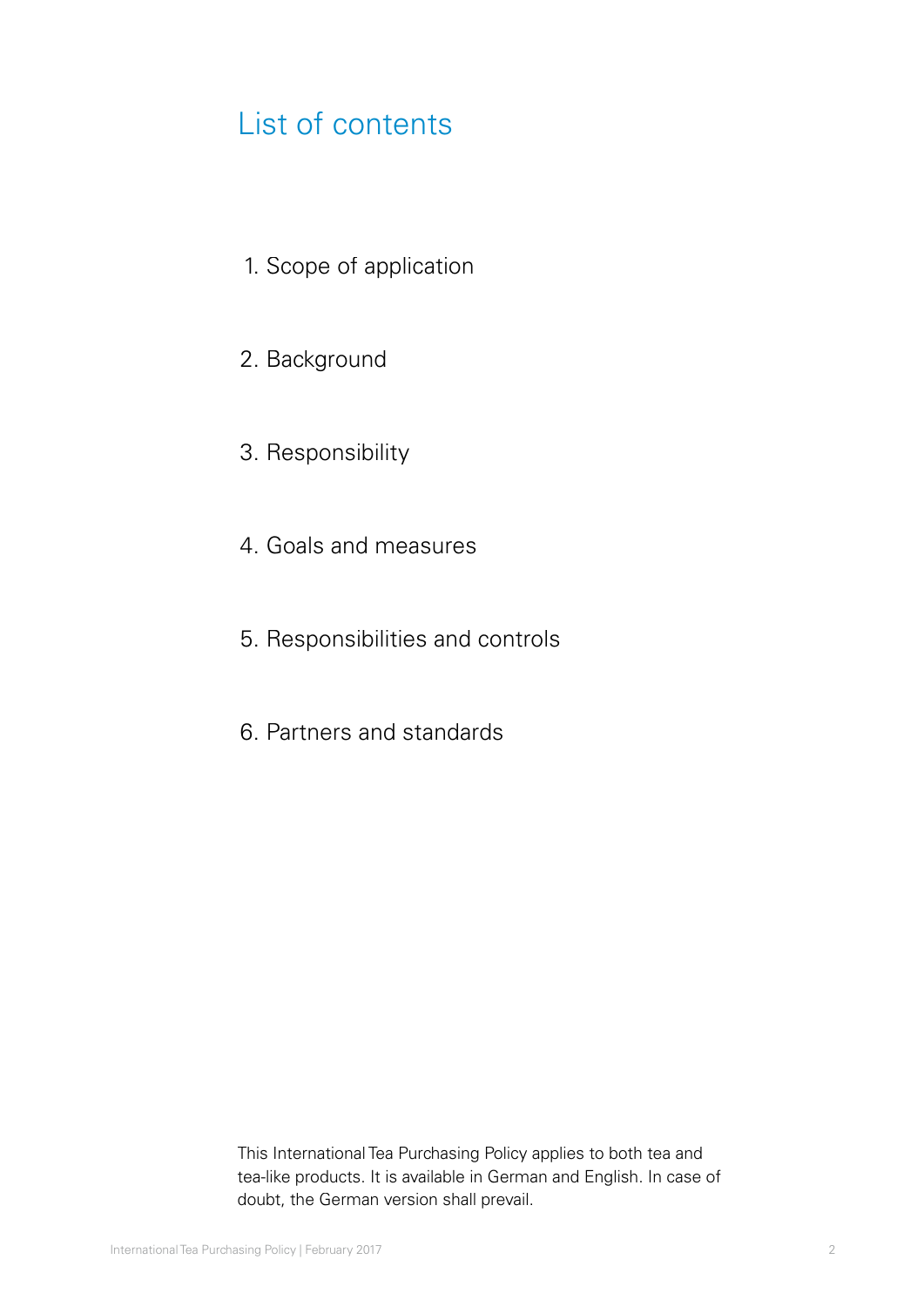# 1. Scope of application

This International Tea Purchasing Policy applies to own-brand items and regulates the sourcing of all raw tea volumes for the ALDI North product categories black, green, herbal and fruit tea (tea bags, loose tea). Special offers containing the aforementioned ranges shall also be covered by the defined scope of application.

The International Tea Purchasing Policy is a binding framework for us and our business partners. It is the subject of ongoing updates and rigorous examination. Its validity will end with the publication of an updated version on www.aldi-nord.de

 *Cooperation is carried out exclusively with business partners who work in harmony with our Tea Purchasing Policy.*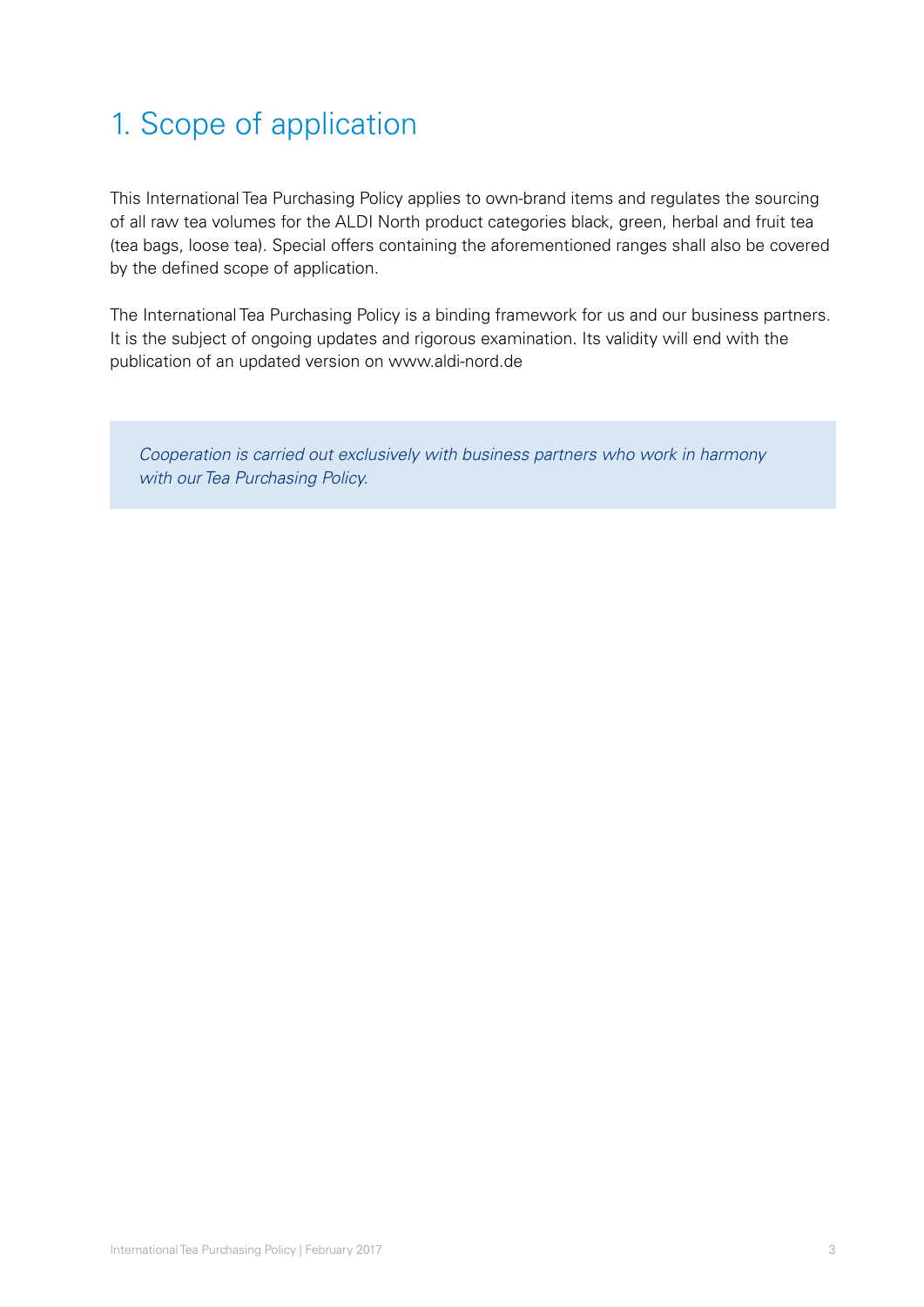# 2. Background

Tea is one of the most important commodities worldwide. The main tea cultivation countries are China, India, Kenya and Sri Lanka. Numerous work stages are required to turn the raw commodity into the final product. For this reason, it is vital to safeguard the quality of the resources and to assume responsibility within the tea value chain. Around the globe, some 200 million people<sup>1</sup> work on tea plantations.

Along with other stakeholders, ALDI North meets these challenges by implementing social, environmental and economic sustainability standards:

### **Social**

- I Improvement of working and living conditions;
- **Reduction of rural exodus in the main producing countries;**

### **Environmental**

- **I** Fight against climate change and associated consequences, such as increasing droughts and pest infestations;
- **Reduction in the use of pesticides and synthetic fertilizers;**
- **I** Conservation of resources required for the production of tea, such as water;

### **Economic**

- I Access to financial means, as well as technical equipment and materials;
- **I** Improvement in productivity;
- **I** Reduction of competition for land use with other resources.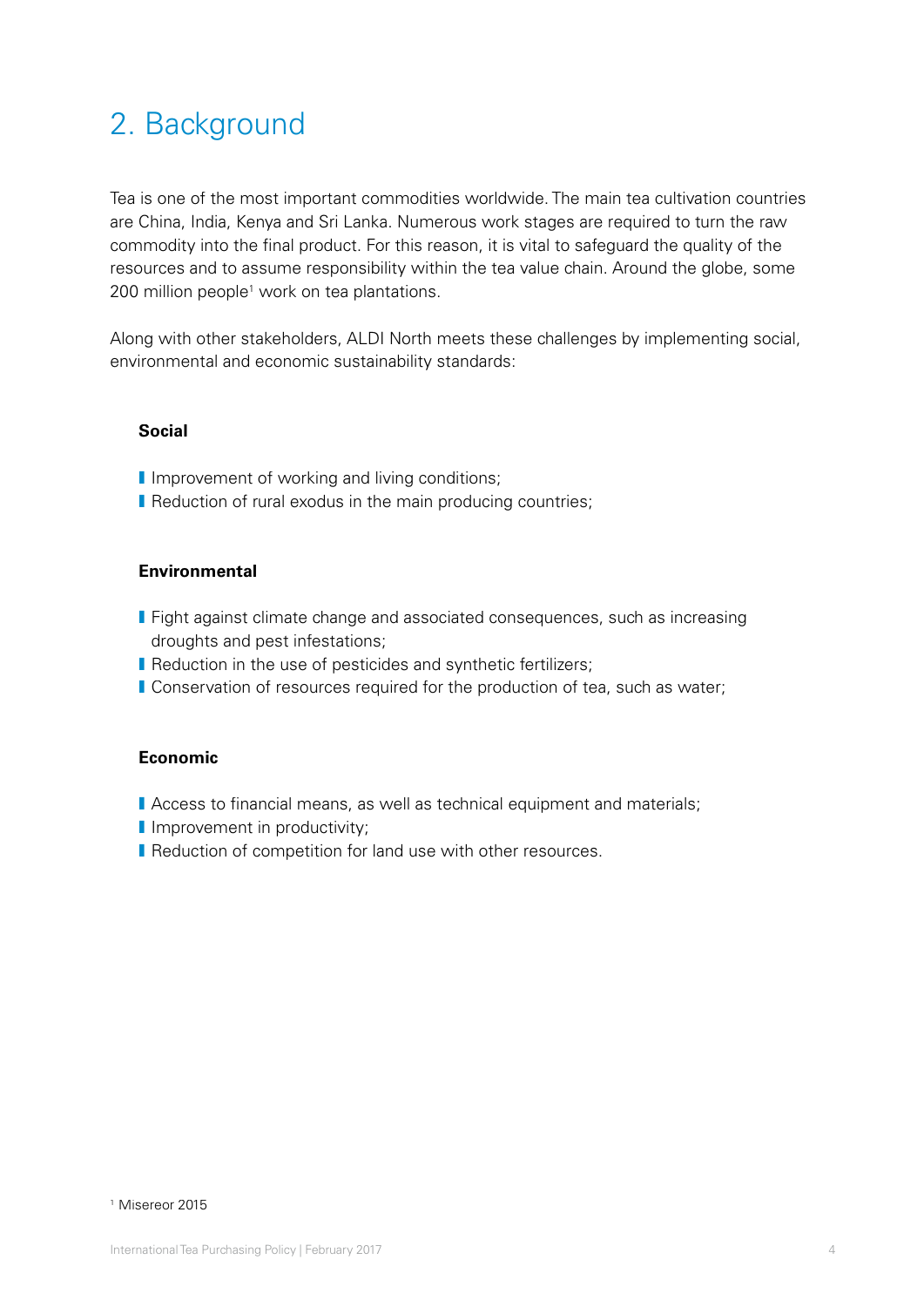# 3. Responsibility

The sustainable and conservative treatment of natural resources is an integral part of ALDI North's corporate responsibility. As an internationally operating retail company, ALDI North makes use of its leverage to set standards in the supply chain with tools such as productspecific purchasing policies. Through our International Tea Purchasing Policy, we strive to promote measures that support sustainable tea cultivation and improve working and living conditions for farmers, their families and all workers involved.

## **A summary of our goals:**

- *I. Promotion of sustainable tea cultivation*
- *II. Promotion of a tea project in a country of origin*
- *III. Gradual international changeover to certified tea and tea-like products for our own-brand items*
- *IV. Transparency and traceability*
- *V. Transparent communication and awareness-raising measures for stakeholders relating to the importance of sustainably produced tea*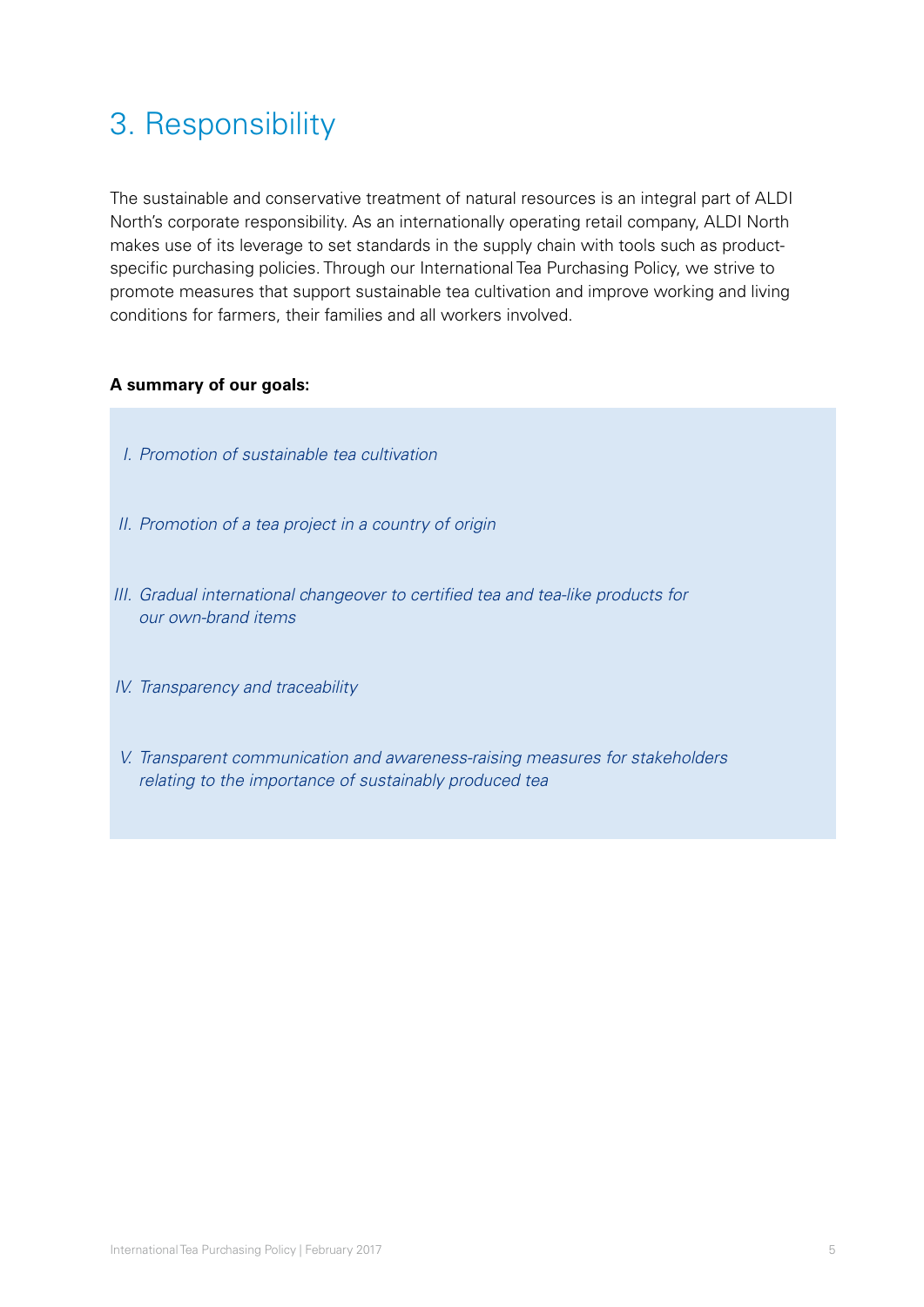# 4. Goals and measures

ALDI North develops targets and measures for the sustainable sourcing of tea and tea-like products with close coordination between the business divisions of corporate responsibility, purchasing and quality control as well as with its business partners and relevant stakeholders. We strive to offer sustainable tea and tea-like products throughout our entire range.

We have currently defined the following goals:

### **I. Promotion of sustainable tea cultivation**

 Together with our business partners, we are committed, within the scope of internationally recognised sustainability standards (Rainforest Alliance, Fairtrade, UTZ, UEBT<sup>2</sup>/UTZ and EU organic), to promote and implement social, economic and environmental standards in order to attain sustainable improvements in the tea industry. Rainforest Alliance, Fairtrade and UTZ, for instance, are members of the **International Social and Environmental Accreditation and Labelling Alliance (ISEAL)** and help ensure that sustainability goals and standards in the tea industry are globally promoted, reliably represented and monitored on a regular basis.

### **II. Promotion of a tea project in a country of origin**

 In the future, we plan to promote the sustainable cultivation of tea by supporting a project in a country of origin. The project will support smallholder farmers in the sustainable cultivation of tea over a period of several years. The objective is to enhance productivity and quality, as well as capabilities in dealing with the consequences of climate change.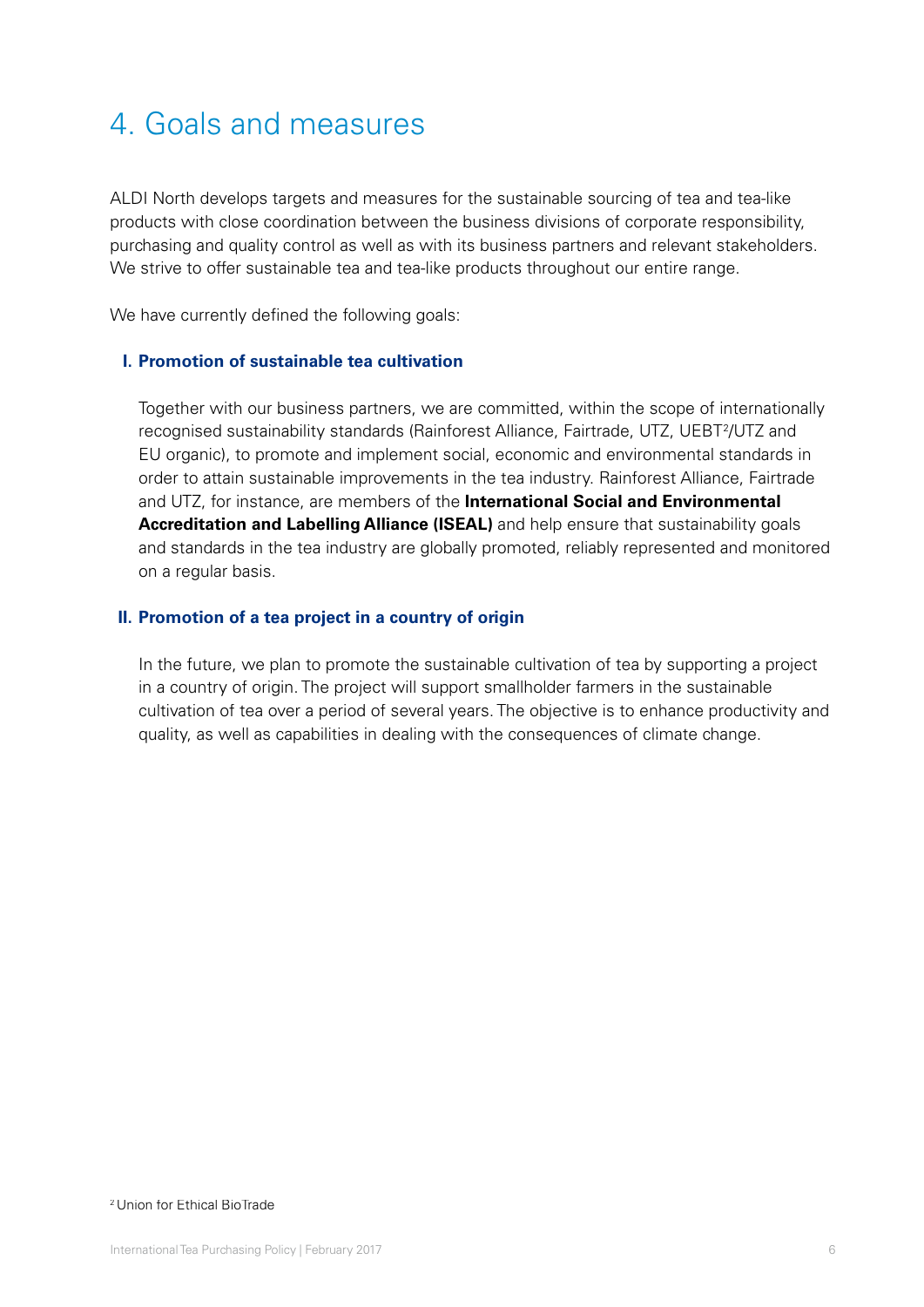# **III. Gradual international changeover to certified tea and tea-like products for our own-brand items**

 ALDI North is represented in nine European countries. Our international goal is to convert at least **80 percent** of our sourced black tea and green tea volumes to sustainably sourced resources by the end of **2018**, provided availability and quality are assured in the respective countries of origin. In this respect, we accept the **Rainforest Alliance**, **Fairtrade**, **UTZ** and **EU organic** standards.

Moreover, within the defined scope of application, we strive to constantly increase the certified share of herbal tea and fruit infusions: Our aim is to convert **30 percent** of our sourced herbal tea and fruit infusions by the end of **2018** and **40 percent** by the end of **2020** to certified sustainable resources, provided availability and quality are assured in the respective countries of origin. In this respect, we accept the **Rainforest Alliance**, **Fairtrade**, **UTZ**, **UEBT/UTZ** and **EU organic** standards.

### **IV. Transparency and traceability**

 Transparency and traceability are essential criteria when it comes to our sourcing and marketing practices for sustainable tea and tea-like products at ALDI North. The use of certified tea and tea-like products according to recognised sustainability standards, such as **Rainforest Alliance**, **Fairtrade, UTZ**, **UEBT/UTZ** and **EU organic**, contributes to a considerable improvement in transparency and traceability in the tea supply chain.

 Furthermore, we are checking the feasibility of extending the ALDI Transparency Code (ATC) to ALDI North tea items covered by the scope of application of this Purchasing Policy. The ATC is a QR code (see scheme on the right) which can be read by a smartphone or a computer. Upon scanning, the user will receive further online information on the product or detailed information on the production process.

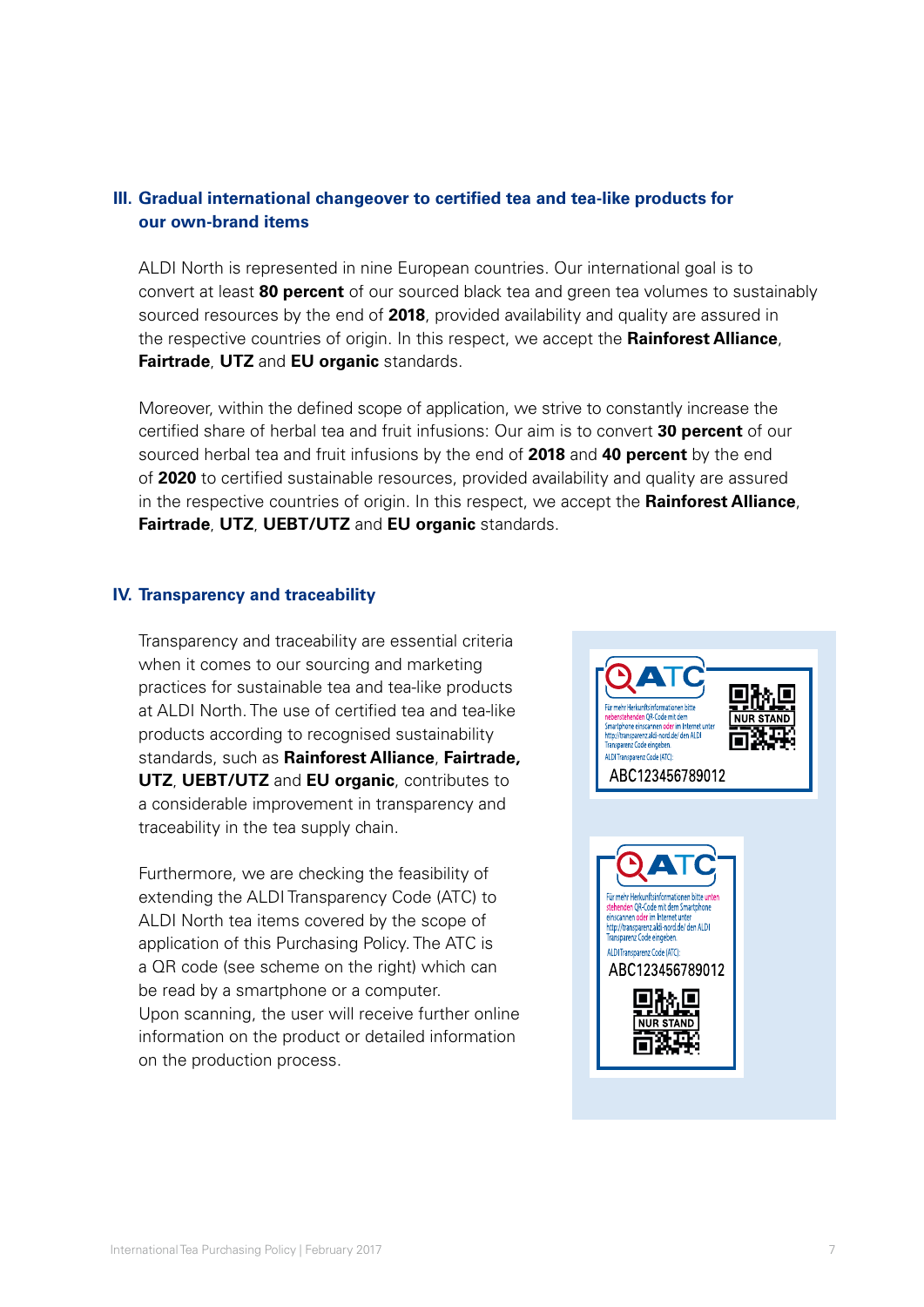# **V. Transparent communication and awareness-raising measures for stakeholders relating to the importance of sustainably produced tea**

 A positive change in tea cultivation can be achieved only through the joint actions of all the stakeholders involved.

 ALDI North therefore undertakes to inform its employees, customers and business partners comprehensively on the background and targets with regard to sustainable tea cultivation and to raise awareness on the importance of this issue.

### **ALDI North achieves this, for instance, through:**

- I Internal newsletters, information flyers and the integration of this Tea Purchasing Policy in the internal training program;
- **I** The weekly customer magazine "ALDI aktuell" and information brochures;
- I Its website, on which consumers can find further information on the topics of sustainability and quality, as well as the internationally recognised certification standards in the tea sector;
- **I** The active promotion of tea or tea-like products from sustainable production.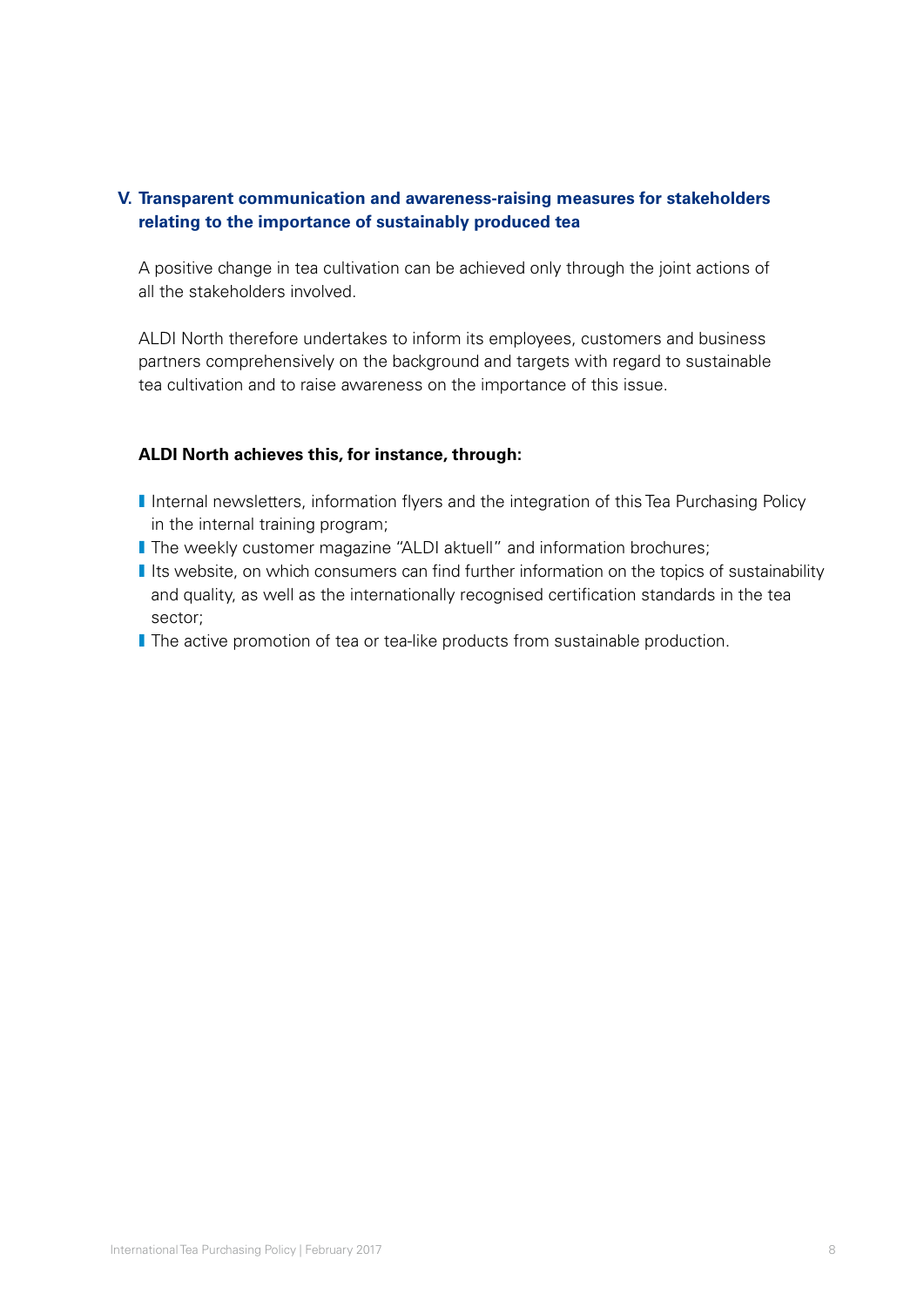# 5. Responsibilities and controls

ALDI North undertakes regular reviews of its targets in the area of sustainable tea procurement and may, where required, formulate additional targets and measures. In doing so, we are in a constant dialogue with external partners such as NGOs, members of the academic professions and other relevant stakeholders.

For the purchasers of ALDI North, the International Tea Purchasing Policy and the objectives expressed therein are binding in the implementation of tendering and procurement processes.

ALDI North has informed its suppliers of own brand tea and tea-like products of the content and objectives of the International Tea Purchasing Policy. The suppliers of tea products are contractually obliged to comply with these requirements upon receipt of orders. ALDI North expects its suppliers to develop appropriate guidelines for the sustainable sourcing of tea products and to have a management system in place allowing for the continuous verification of standards. ALDI North reserves the right to employ independent institutions to carry out spot checks of its product specifications at the suppliers' premises.

To achieve its corporate goals, ALDI North has always relied on a close and trustful co-operation with its suppliers. With our business partners, we share the responsibility for the conservation of natural resources and therefore joined forces to achieve the targets defined in this Purchasing Policy. ALDI North welcomes its suppliers to promote individual sustainability projects and initiatives in tea cultivation and to provide information on the approaches taken as well as on the current developments.

The management and other responsible staff of ALDI North are regularly informed on the current status of implementation.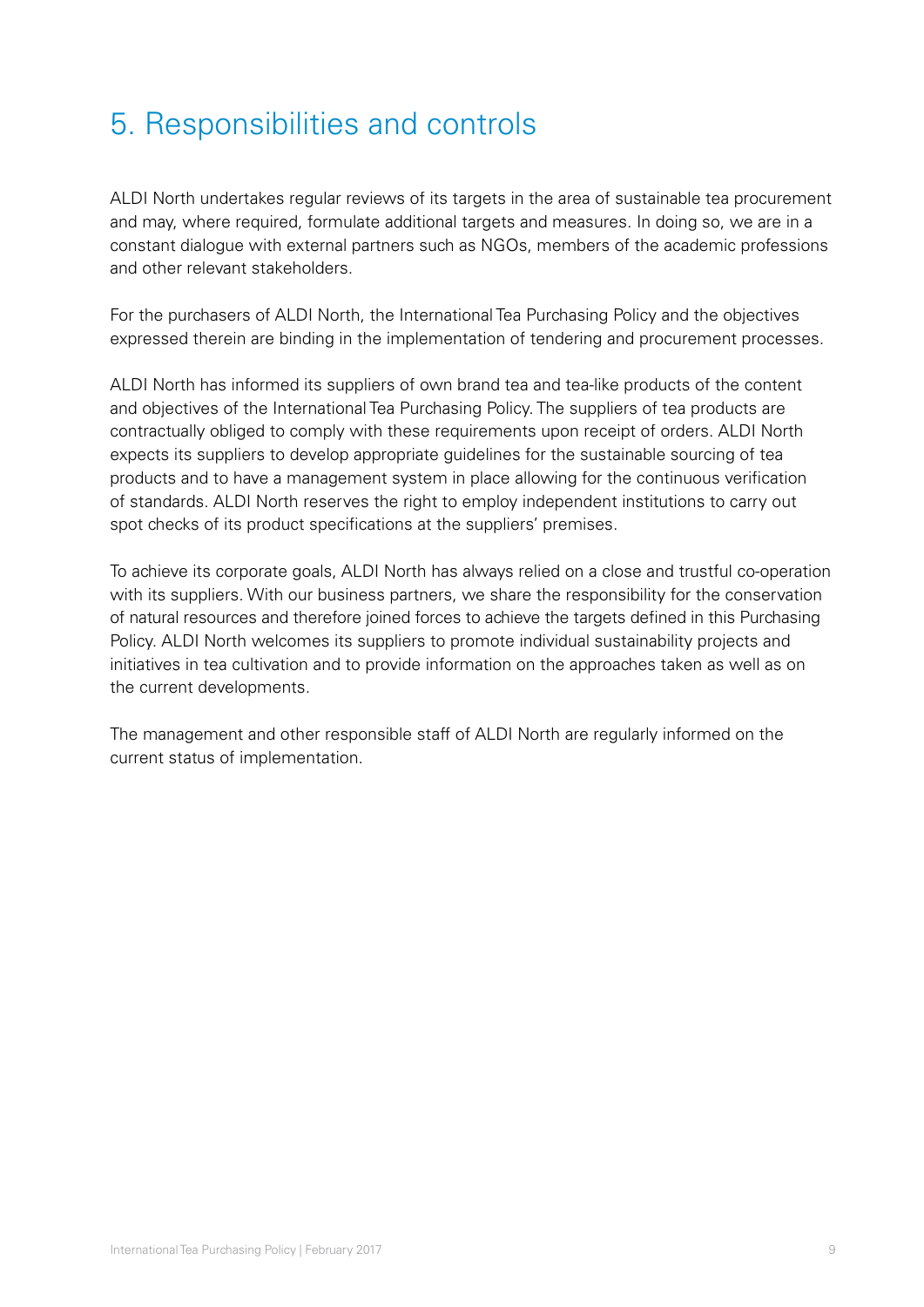# 6. Partners and standards



#### **Fairtrade**

 Products labelled with the "Fairtrade" seal originate from fair trade and meet strict social, economic and environmental requirements. The aim is to empower smallholder farmers and workers in developing countries in Africa, Asia and Latin America and to improve their position in the world market in the long term. The farmers will receive a fixed minimum price for their resources. The additional Fairtrade premium allows for the realisation of community projects such as schools, wells or hospitals being built. www.fairtrade.net



#### **Rainforest Alliance Certified™**

The Rainforest Alliance Certified™ seal represents products from environmentally friendly and socially responsible farming. The seal, featuring a green frog, is used to label tea, coffee and cocoa products and bananas, among other products. This means that these products are sourced from farms that are required to comply with the comprehensive standards of the Sustainable Agriculture Network. These were defined to conserve stocks of wildlife, preserve soils and waterways and help ensure the welfare of workers, their families and local communities – for a better life. www.rainforest-alliance.org



### **UTZ**

 UTZ is a programme for the sustainable cultivation of tea, herbs, coffee, cocoa and hazelnuts, contributing to improved prospects for farmers, workers, their families and our planet. Farmers will be trained in efficient and environmentally sound methods of cultivation, good farm management and safe and healthy working conditions. This training will allow them to increase their productivity, the quality of their products and their efficiency, while respecting human rights and the environment, and to improve the standard of living for farmers. www.utz.org



#### **EU organic**

 The EU organic logo is used exclusively for food items of at least 95 percent organic origin, according to the strict EU provisions. Organic products are free from genetic modification, artificial flavouring agents and colourants and must not be treated with synthetic pesticides. Certified organic farms are audited by independent experts on an annual basis. www.bmel.de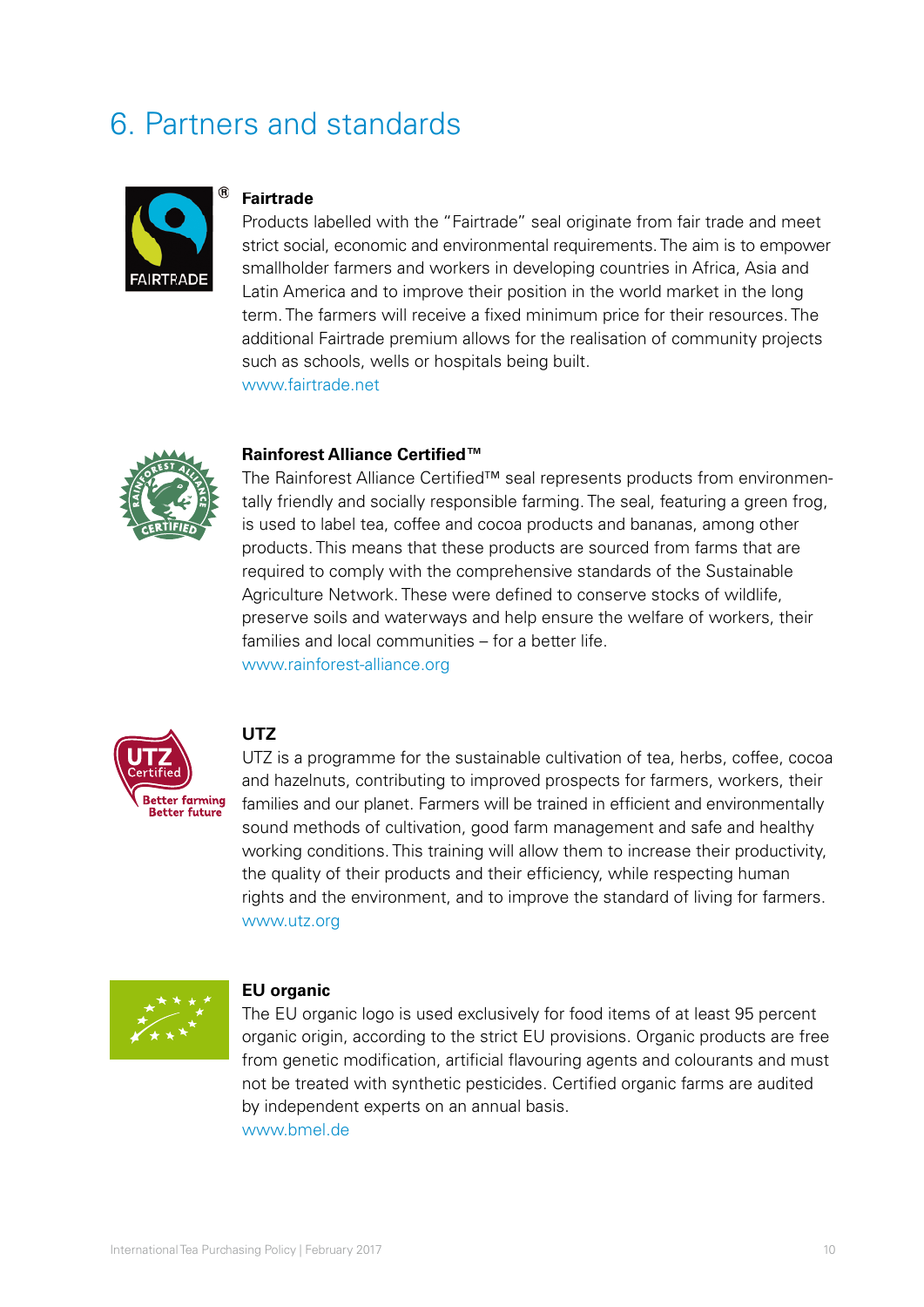



# **UEBT/UTZ**

 The UEBT/UTZ herbal tea and fruit infusion programme emerged from a co-operation between the organisations of the same names and campaigns for the sustainable cultivation of herbal tea. The aims of the certification programme are, among other things, to preserve biological diversity, enhance productivity and quality, ensure good working conditions and improve future prospects for farmers.

www.ethicalbiotrade.org **Better rarming**<br>**Better future** WWW.UtZ.Org